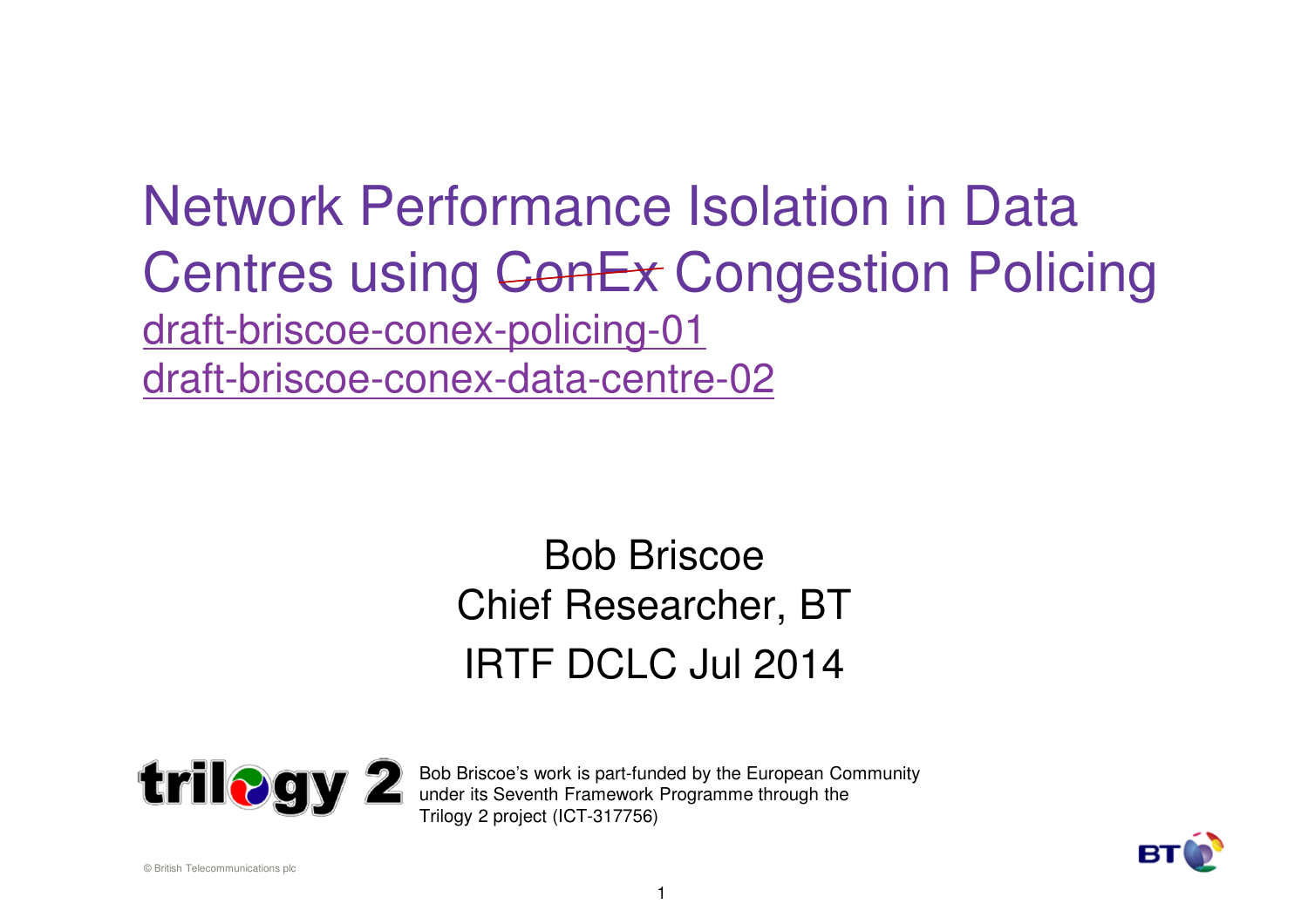## purpose of talk

- $\bullet$  work proposal for the data centre latency control r-g
	- data centre queuing delay control
	- –designed for global scope (inter-data-centre,... Inter-net)
	- this talk: adds first step: intra-data centre
		- without any new protocols
- started in the IETF congestion exposure (ConEx) w-g
- $\bullet$  generalised for initial deployment without ConEx
	- –and even without ECN end-to-end
	- –now even without ECN on switches (in slides, not draft)

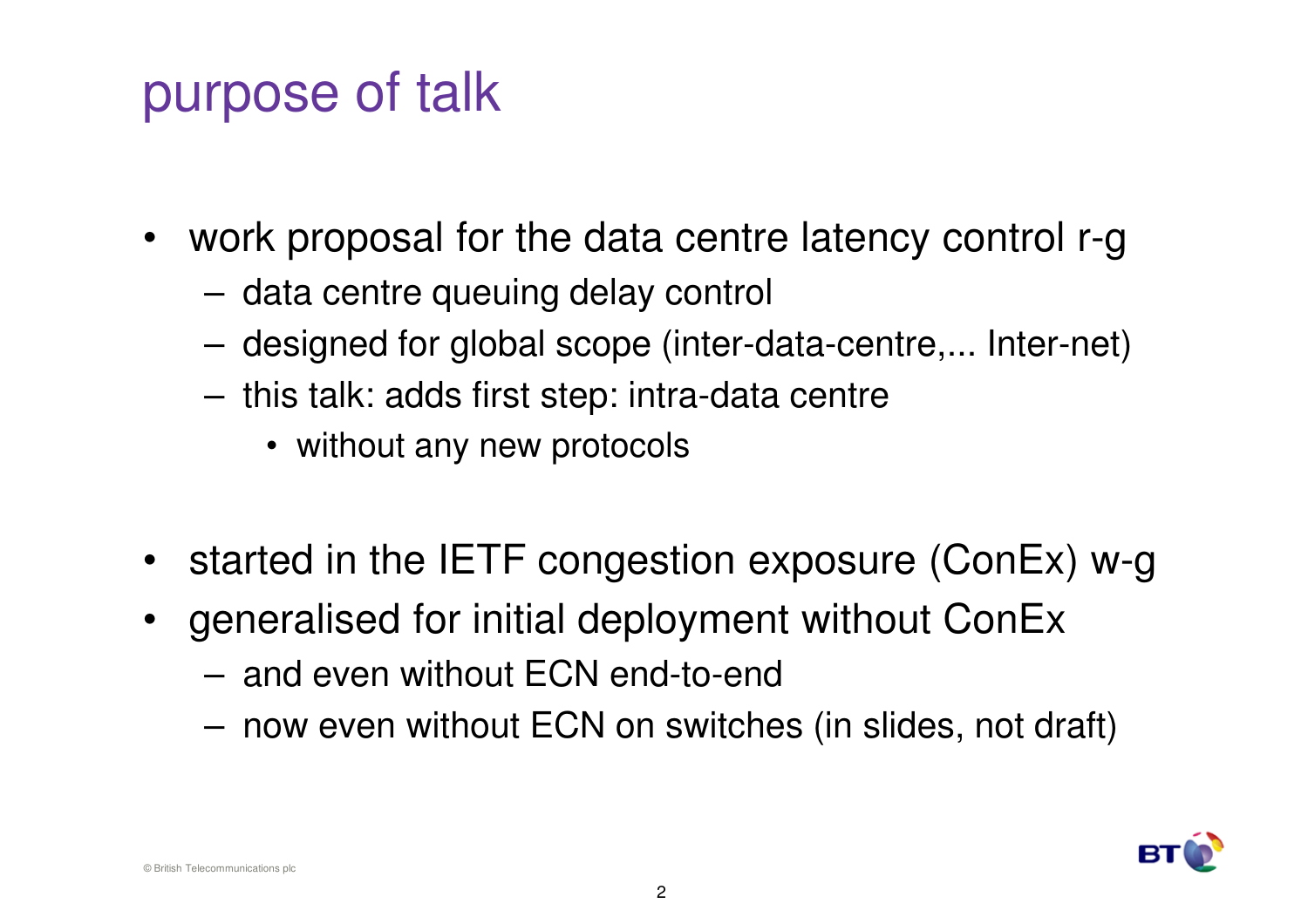# Network Performance Isolation in Data Centres

- An important problem
	- ICAI2tina hatwaan i isolating between tenants, or departments
	- virtualisation isolates CPU / memory / storage
	- – but network and I/O systemis highly multiplexed & distributed
- SDN-based (edge) capacity partitioning\*
	- –configuration churn: nightmare at scale
	- poor use of capacity
- edge-based weighted round robin (or WFQ)
	- More common
	- –but biases towards heavy hitters (no concept of time)



then hiding the resulting mess under a layer of abstraction \* every problem in computer science can be solved by not thinking

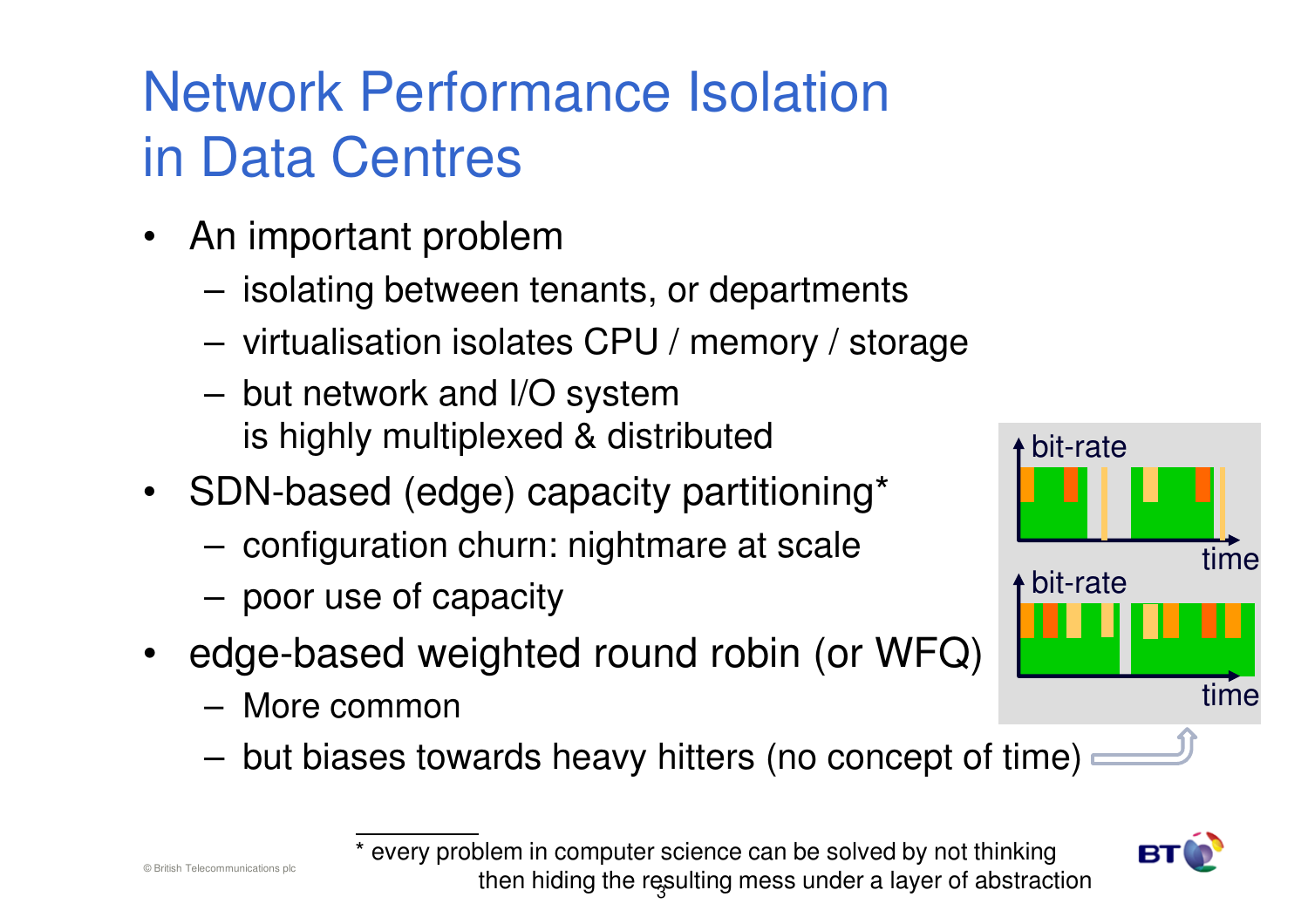## Outline Design – First Stepedge bottlenecks by capacity design

- $\bullet$  Edge policing like Diffserv
	- but congestion policing (per guest)
- $\bullet$ isolation within FIFO queue







•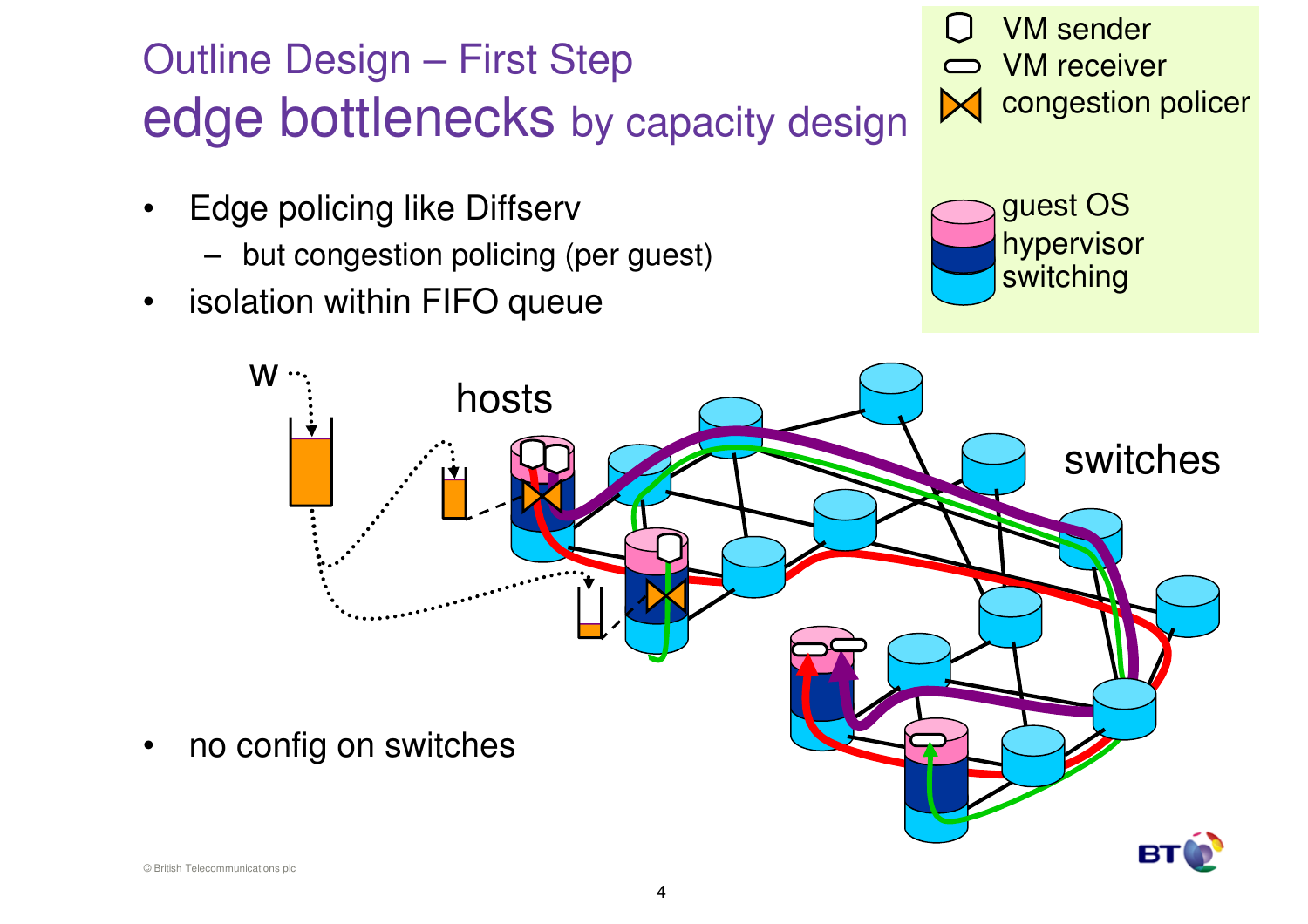# bottleneck congestion policer

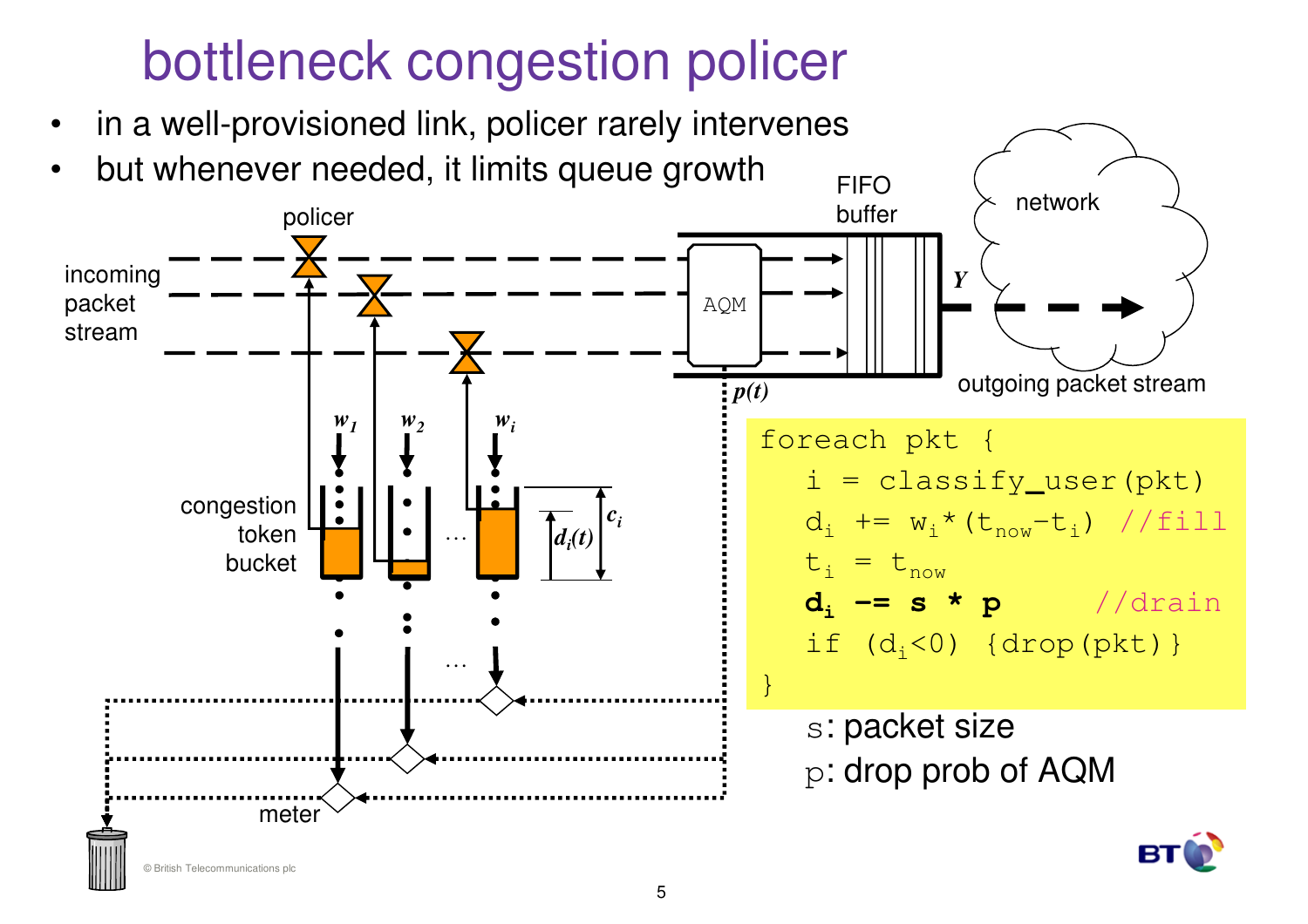#### actually each bucket needs to be two bucketsto limit bursts of congestion



© British Telecommunications plc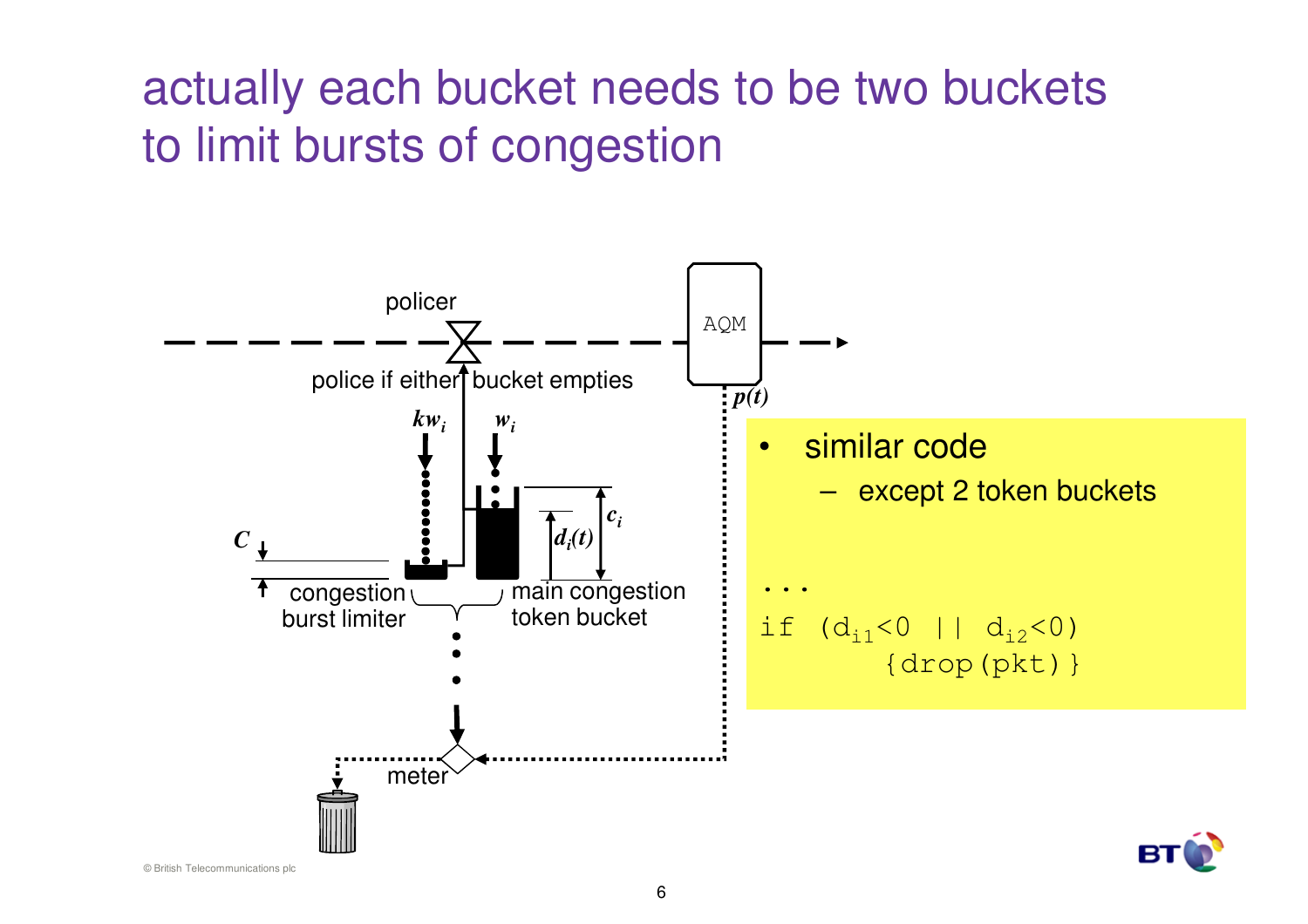# performance isolation outcome

•WRR or WFQ



- congestion policerrate
	- with unequal traffic loads



- $\bullet$  congestion policer
	- treats equal traffic loadsequivalently to WRR





© British Telecommunications plc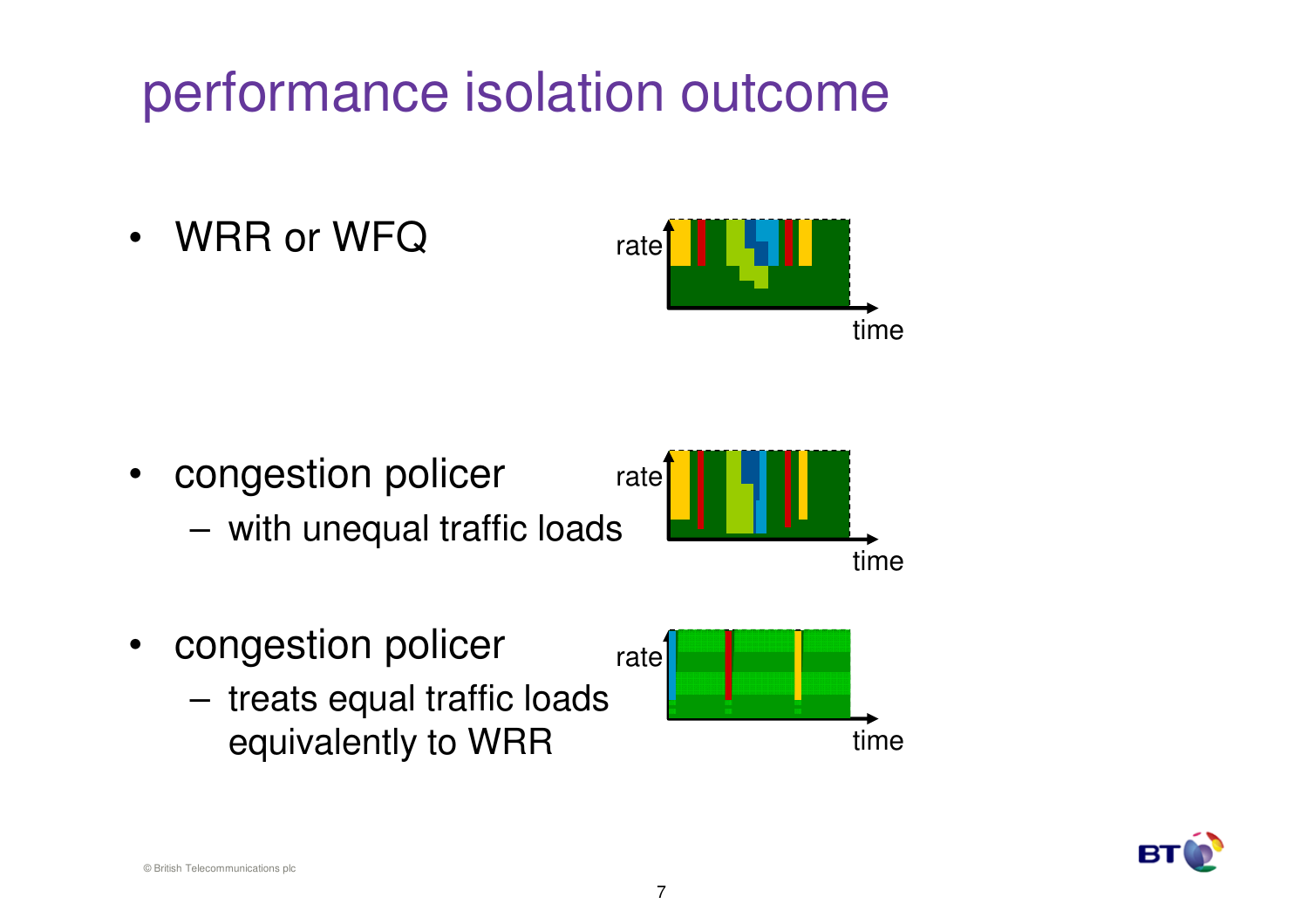## Outline Designedge and core queue control

- • Edge policing like Diffserv
	- but congestion policing (per-guest)
- $\bullet$ Hose model
- •intra-class isolation in all FIFO queues

VM sender VM receiver TEP / congestion policer TEP / audit





•

•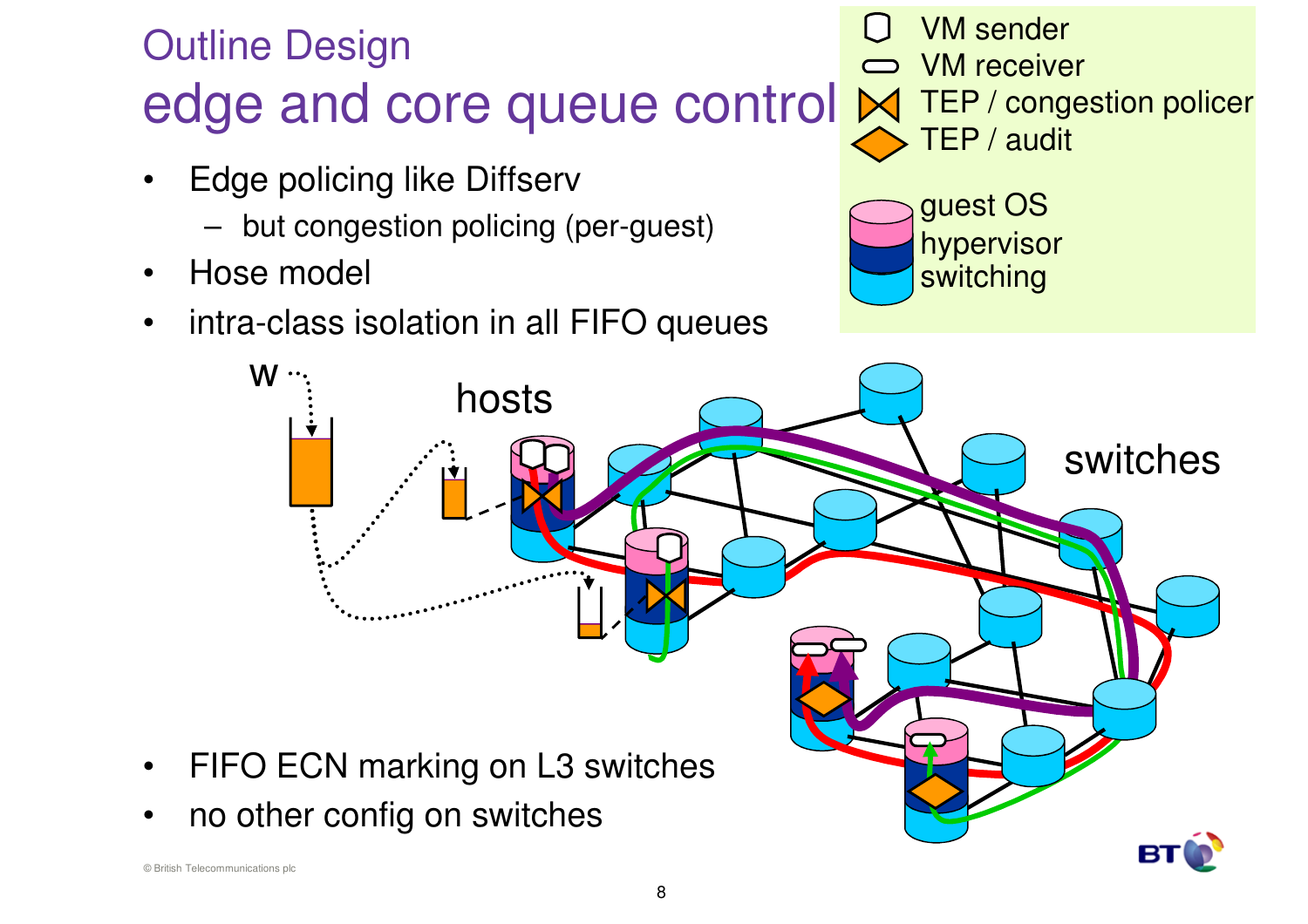## trusted path congestion feedback

- $\bullet$  Initial deployment
	- all under control of infrastructure admin
- ECN on guest hosts: optional ECN enabled across tunnel
- $\bullet$  ConEx on guest hosts: optional
	- any ConEx-enabled packet doesn't require tunnel feedback
- $\bullet$ details – see spare slide or draft

![](_page_8_Figure_7.jpeg)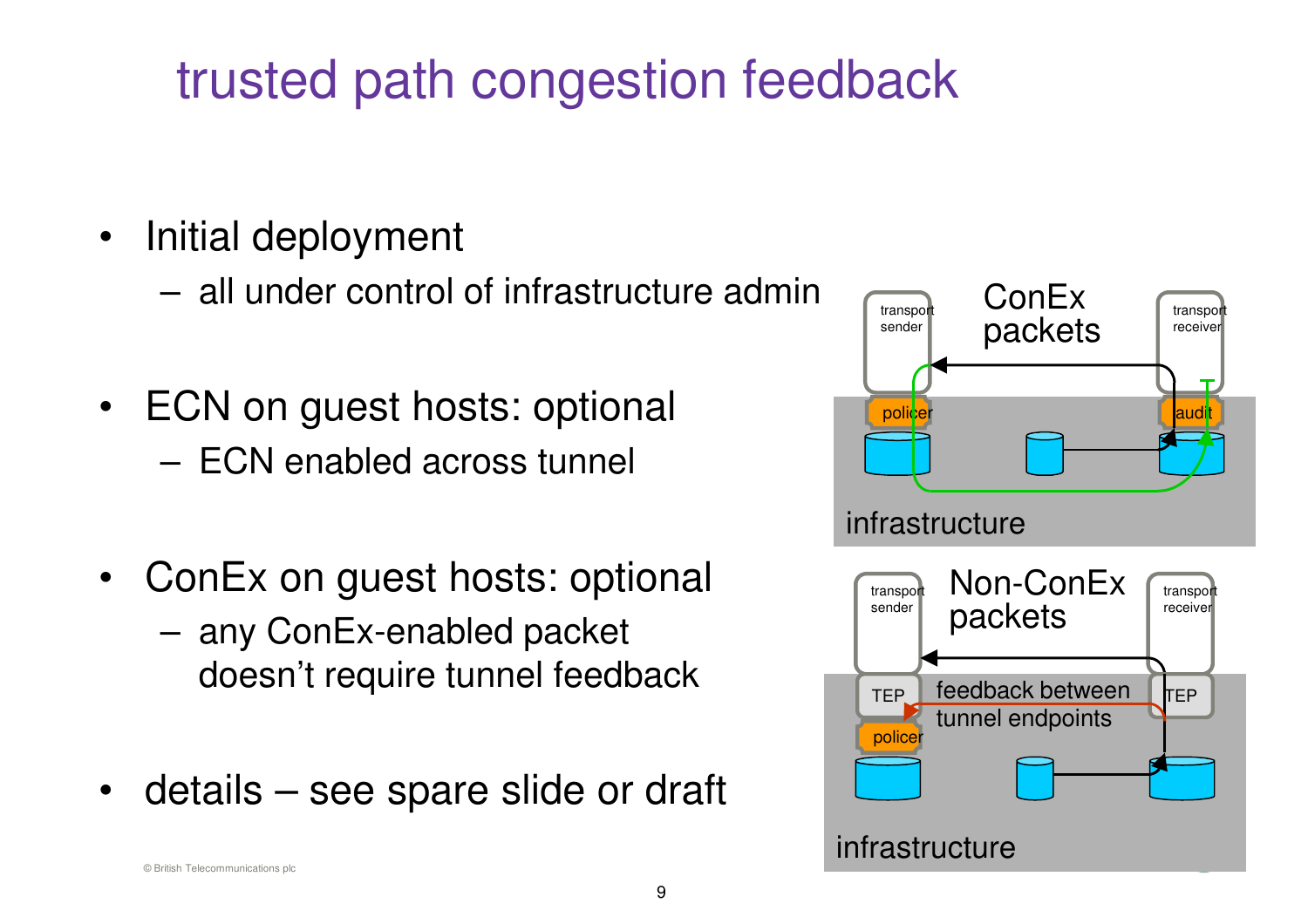# Features of Solution

- •Network performance isolation between tenants
- • No loss of LAN-like multiplexing benefits
	- work-conserving
- Zero (tenant-related) switch configuration
- No change to existing switch implementations•
- $\bullet$ Weighted performance differentiation
- Simplest possible contract
	- per-tenant network-wide allowance
	- tenant can freely move VMs around without changing allowance
	- sender constraint, but with transferable allowance
- $\bullet$ Transport-Agnostic
- Extensible to wide-area and inter-data-centre interconnect•

![](_page_9_Picture_13.jpeg)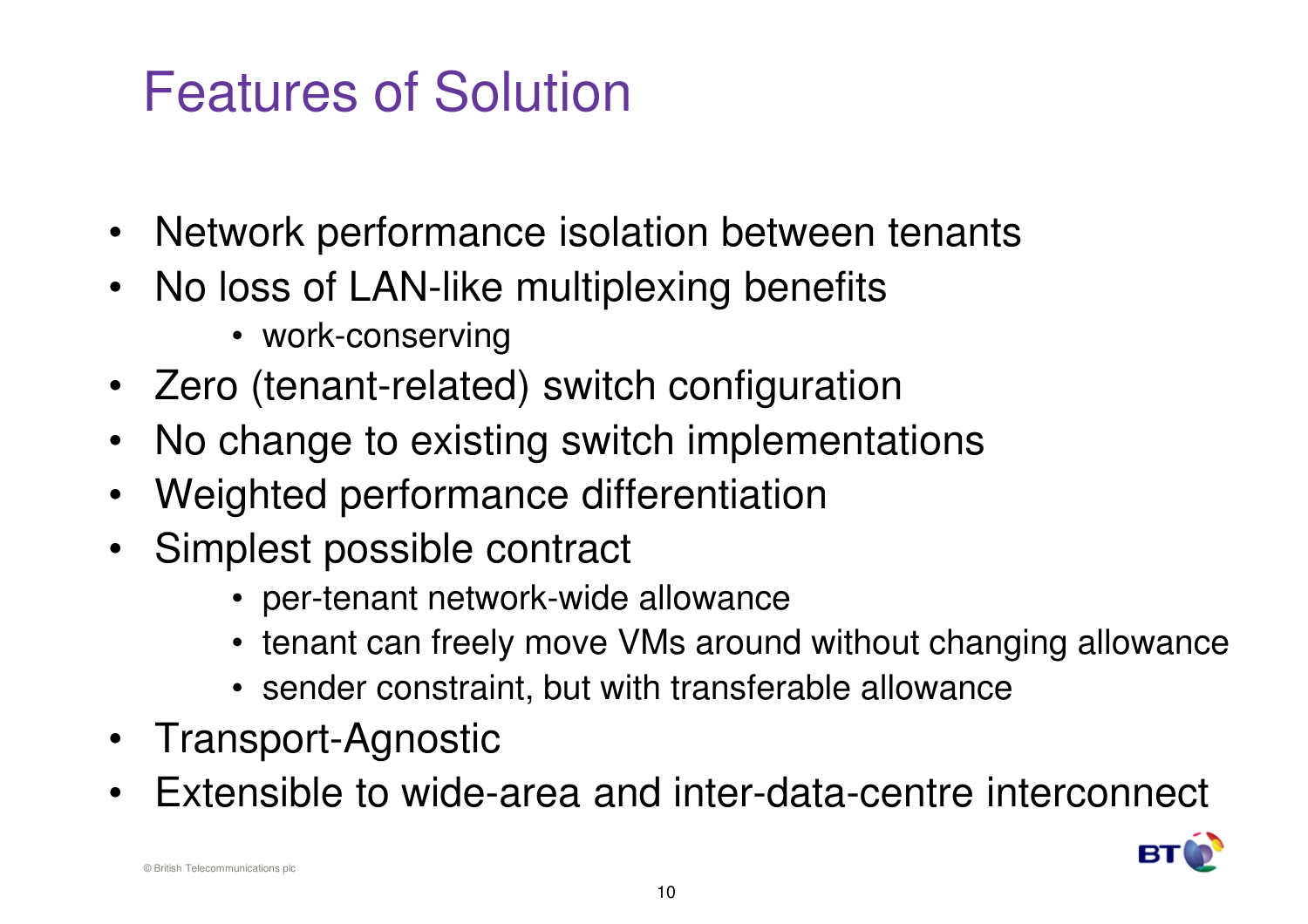## call for interest

- •implementation in hypervisors
- •evaluation

![](_page_10_Picture_3.jpeg)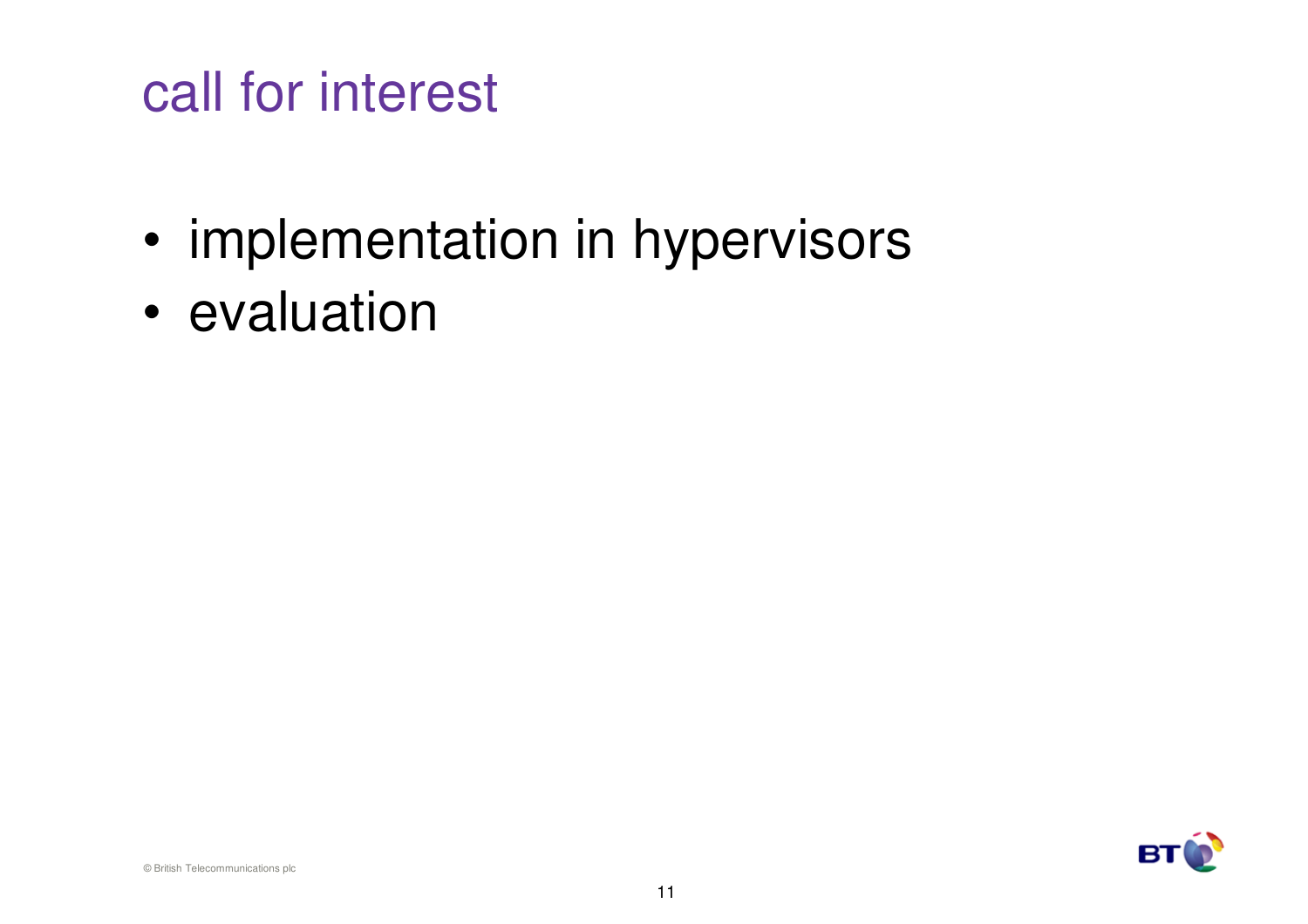Network Performance Isolation in Data Centres using congestion policingdraft-briscoe-conex-policing-01draft-briscoe-conex-data-centre-02

# Q&A

& spare slides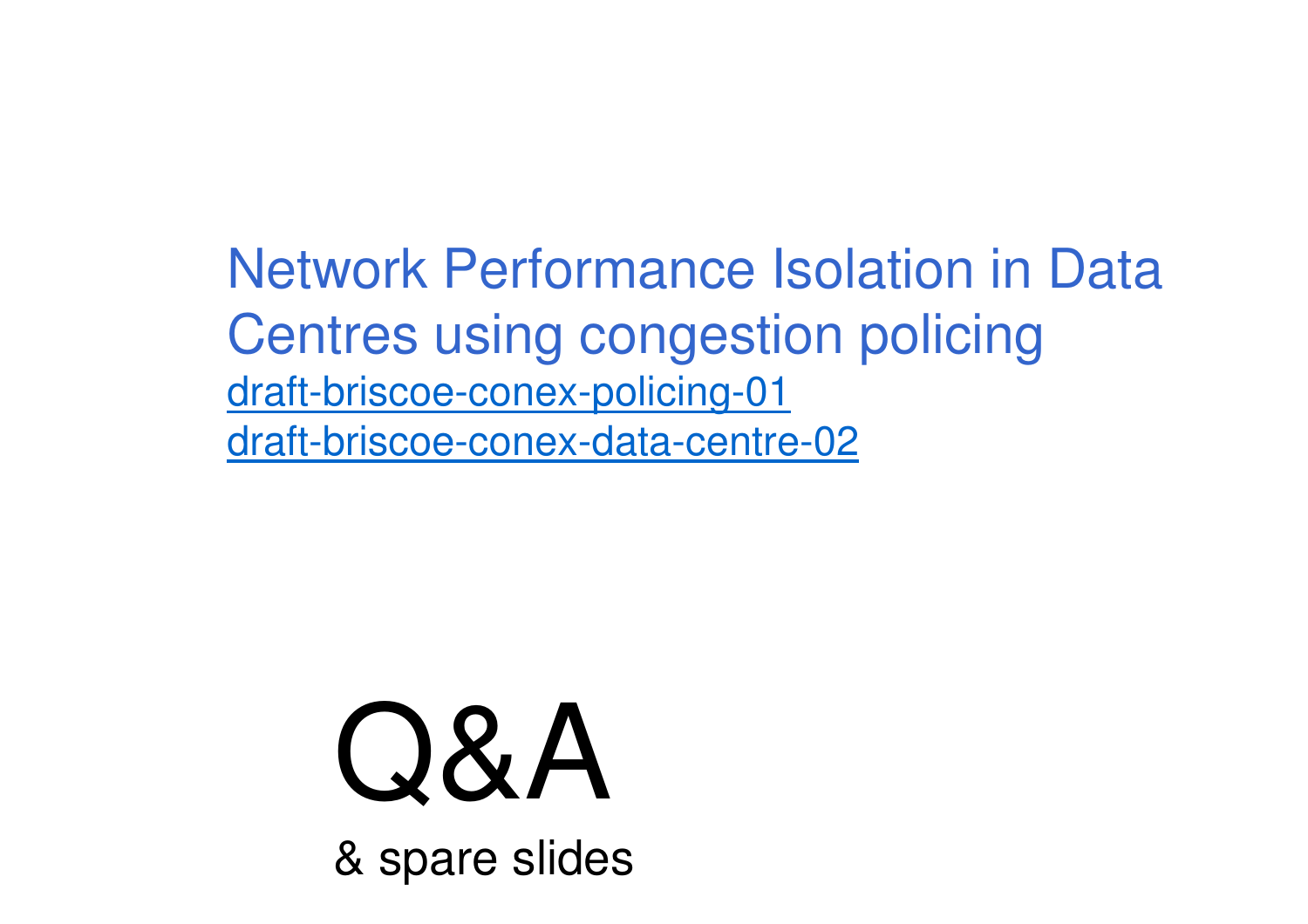![](_page_12_Figure_0.jpeg)